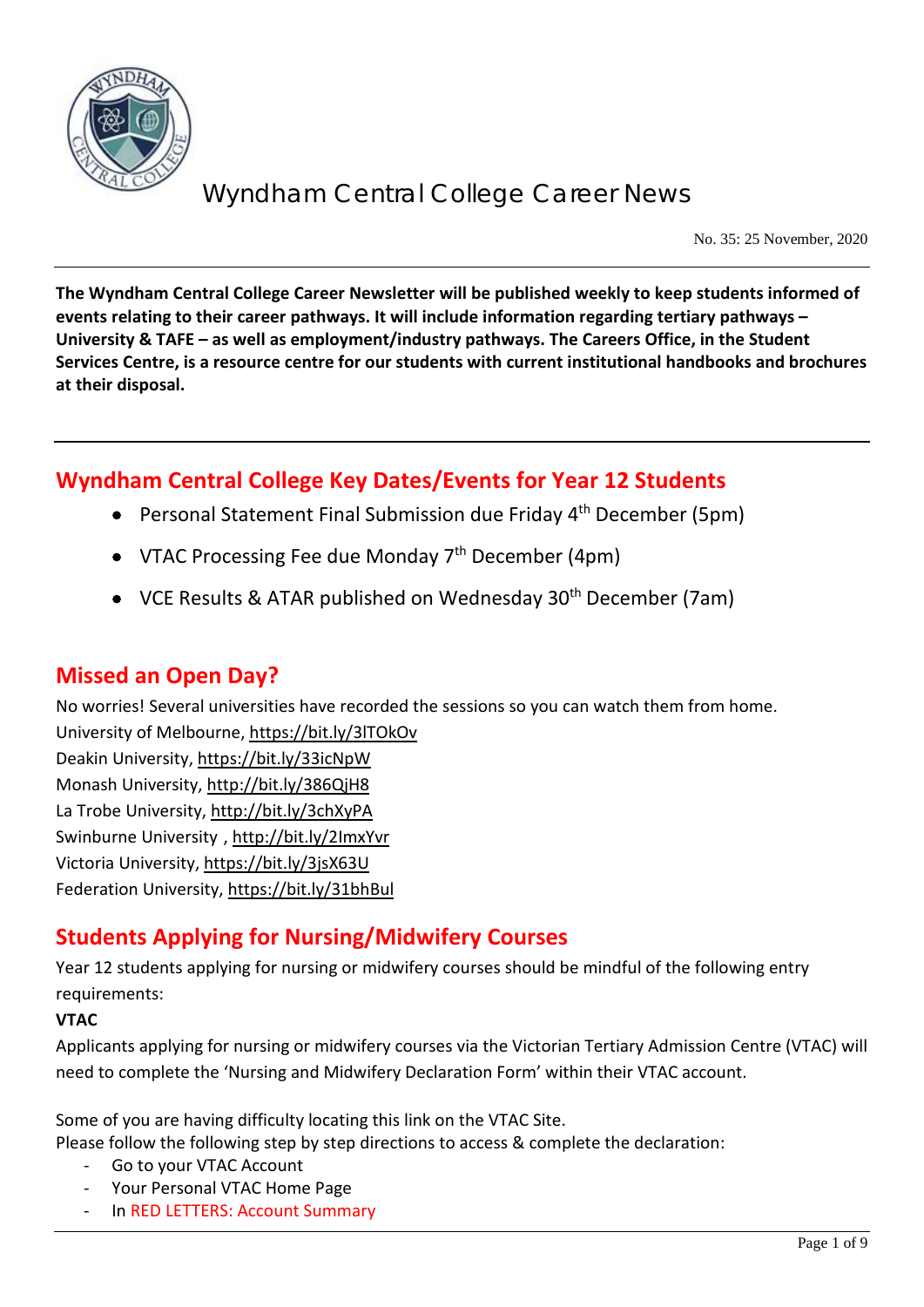

No. 35: 25 November, 2020

- There will be 6 boxes
- Go to the second  $(2^{nd})$  box across
- 'Making an Application'
- Last Tab: "Nursing & Midwifery Declaration Form"
- Complete Declaration
- Save & Submit

Is there anything else you need to do re the Nursing Course & the declaration? VTAC have also advised to check with each institution you have applied to!!

#### **UAC**

Applicants applying for nursing or midwifery courses via the Universities Admissions Centre (UAC) will need to complete an 'English Proficiency Declaration' within their UAC account.

### **University and TAFE Applicants**

Have you applied for university or TAFE courses through a Tertiary Admission Centre?

#### **Additional Application Requirements**

To ensure you don't miss submitting compulsory documents, forms, or folios etc., or booking an interview or additional tests such as CASPer, check the course entry requirements on the institute's website or on the Tertiary Admission Centre website.

#### **Scholarships**

If you are planning to study in 2021, you should explore the scholarships available at each institute you have applied for. Simply Google the name of the institute plus the word scholarships.

External scholarships can be searched for via the Good Universities Guide website and via Internet searches,<https://bit.ly/3bIJm0y>

#### **Applications**

If you missed the timely application dates for state-based Tertiary Admission Centres, you can still apply for university and TAFE courses, you will just have to pay a higher application fee.

#### **Application Fees**

Remember to pay the Tertiary Admission Centre application fees by the closing dates. For example – Victorian Tertiary Admissions Centre is the 7<sup>th</sup> of December for timely applications.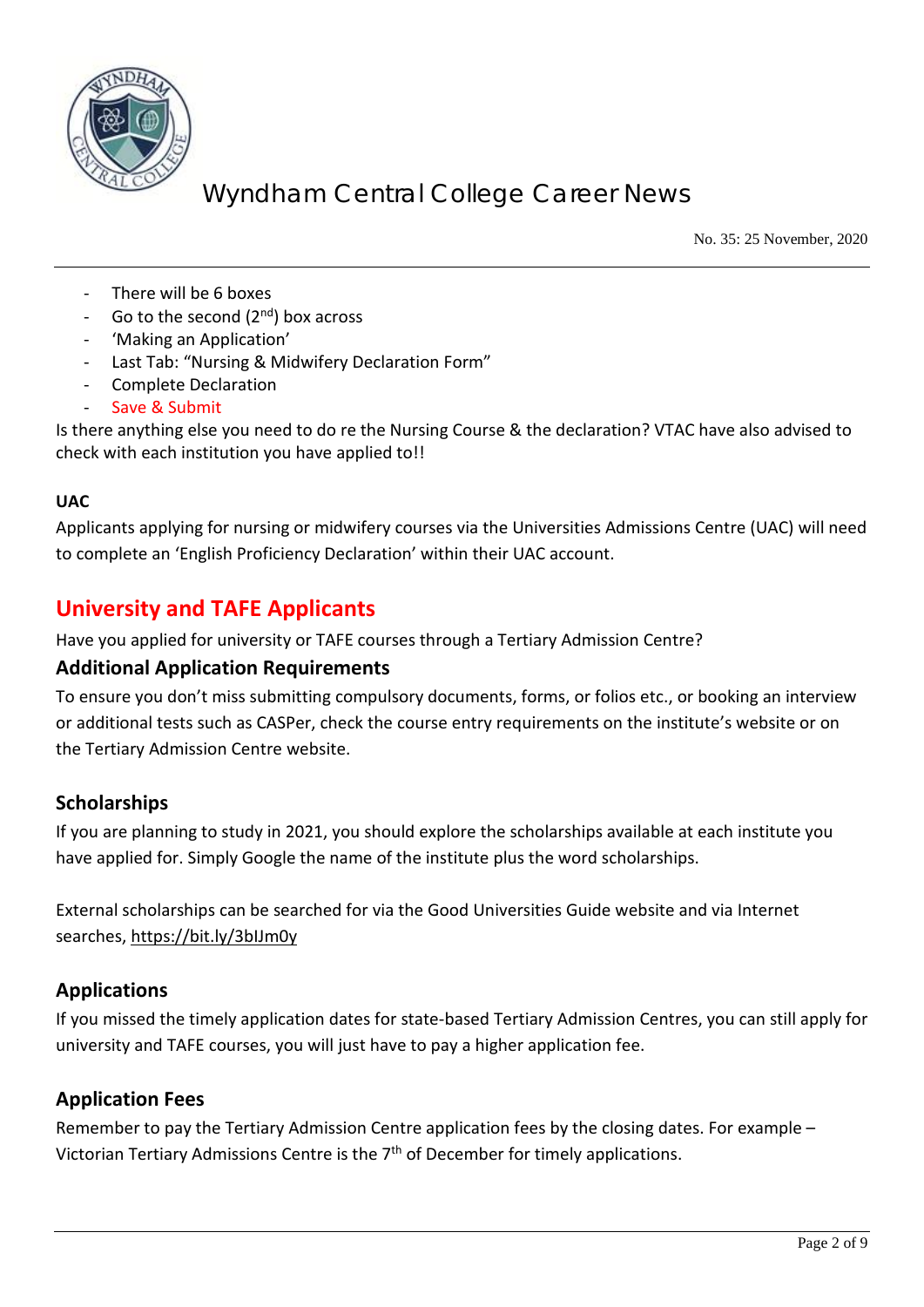

No. 35: 25 November, 2020

## **Change of Preference**

#### **Year 12 Students**

Change of Preference (CoP) gives you the chance to add, delete and reorder your university and/or TAFE preferences.

If you receive an offer, you will be offered the course highest on your preference list you are eligible for (you have met the ATAR and selection criteria requirements).

It is also the last chance you have to make sure your preference list reflects what you would like to study in the future.

Good Universities Guide is running online Change of Preference Expos in each state to assist students through this process.

The Expos will be online, enabling students to connect directly with university and TAFE staff, regardless of whether you are celebrating your results at the beach, relaxing in between movies or sorting out your Christmas shopping.

For information on dates and how to register, visit: <https://events.gooduniversitiesguide.com.au/>

## **Year 12 Results and December Change of Preference Information**

Mrs. Karlovic, the Pathways & Transitions Leader, will be available to students on Wednesday  $30<sup>th</sup>$ December in the Careers Centre from 10am to 2pm, COVID permitting, for assistance/counselling during results and change of preference time. In the event of a COVID issue, counselling will take place via Microsoft teams.

Each student is entitled to an appointment to assist with decision making regarding pathways, VTAC preference changes etc. Appointments can be made prior to Wednesday 30<sup>th</sup> December as well as on the Wednesday morning via Microsoft teams or an email to Mrs Karlovic. Parents are also welcome to attend and/or make bookings.

Every student is encouraged to take the time to have a meeting with Mrs Karlovic during this crucial time.

#### **Important Dates:**

VCE results and ATAR scores will be available online from Wednesday 30th December 2020 at 7am. VCE results and ATAR scores (the paper documents) should be in the mail within 10 business days. January offer round: Offers released Thursday 14<sup>th</sup> January 2020 (VTAC Account 2pm).

#### **Morning Tea:**

All Year 12 students are invited to a COVID SAFE morning tea in the Careers Centre on Wednesday 30th December from 10am till 12:30 pm.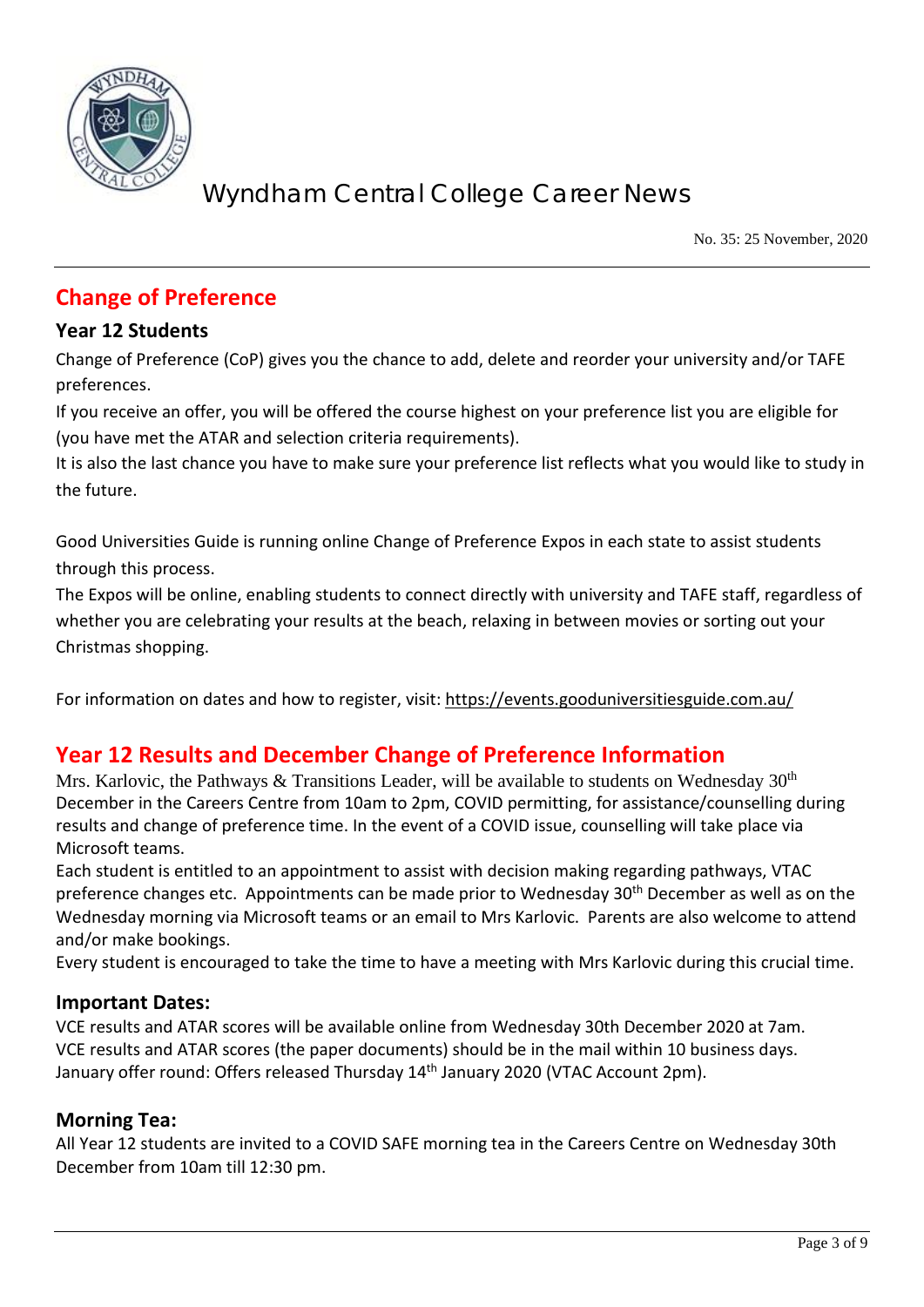

No. 35: 25 November, 2020

This will assist students to wind down after the rigours of Year 12, to discuss their results, change preferences and pathway options and make an appointment to see Mrs. Karlovic, via email or Microsoft Teams.

Please note the following:

• Refer to the VTAC Year 12 Guide 2020, online VTAC Website, for further information regarding accessing of results.

Please use the services provided by the College and we wish our Year 12 Students all the best with their exams.

### **Students in Year 10**

#### **Schools Recommendation Schemes**

Did you know that if you want to apply for early entry to several universities in NSW and Canberra,

selection will be based on your Year 11 results, not Year 12?

Students with a successful early entry application may receive an 'unconditional offer', meaning they will receive a guaranteed offer before they receive their VCE/HSC results.

For information, visit the Schools Recommendation Schemes website:<https://bit.ly/34XIdkl>

## **Free and Low-Cost TAFE Courses**

#### **Year 12 Students**

Not sure what to do next year? TAFE courses are an excellent way to get industry experience, a job ready qualification, connect with industry experts, develop career ideas, and - depending on the course - entry into university study.

The Victorian and NSW State Governments have funded free and low-cost TAFE courses for eligible Year 12 graduates. Explore your options below:

Victorian residents: Victorian Government Free TAFE initiative visit: [www.vic.gov.au/free-tafe](http://www.vic.gov.au/free-tafe) NSW residents: Summer Skills program visit:<https://bit.ly/3kHHaLf>

#### **Victoria University**

Worried about your ATAR? Victoria University has released a list of courses that DO NOT require an ATAR for entry. You will still need to meet prerequisites and selection criteria. Visit:<https://bit.ly/33eymH8>

#### **Casual Employment**

With Christmas just around the corner, it's a very busy time for many businesses and employers are now hiring casual staff. You can sign up for employment opportunities at the following websites: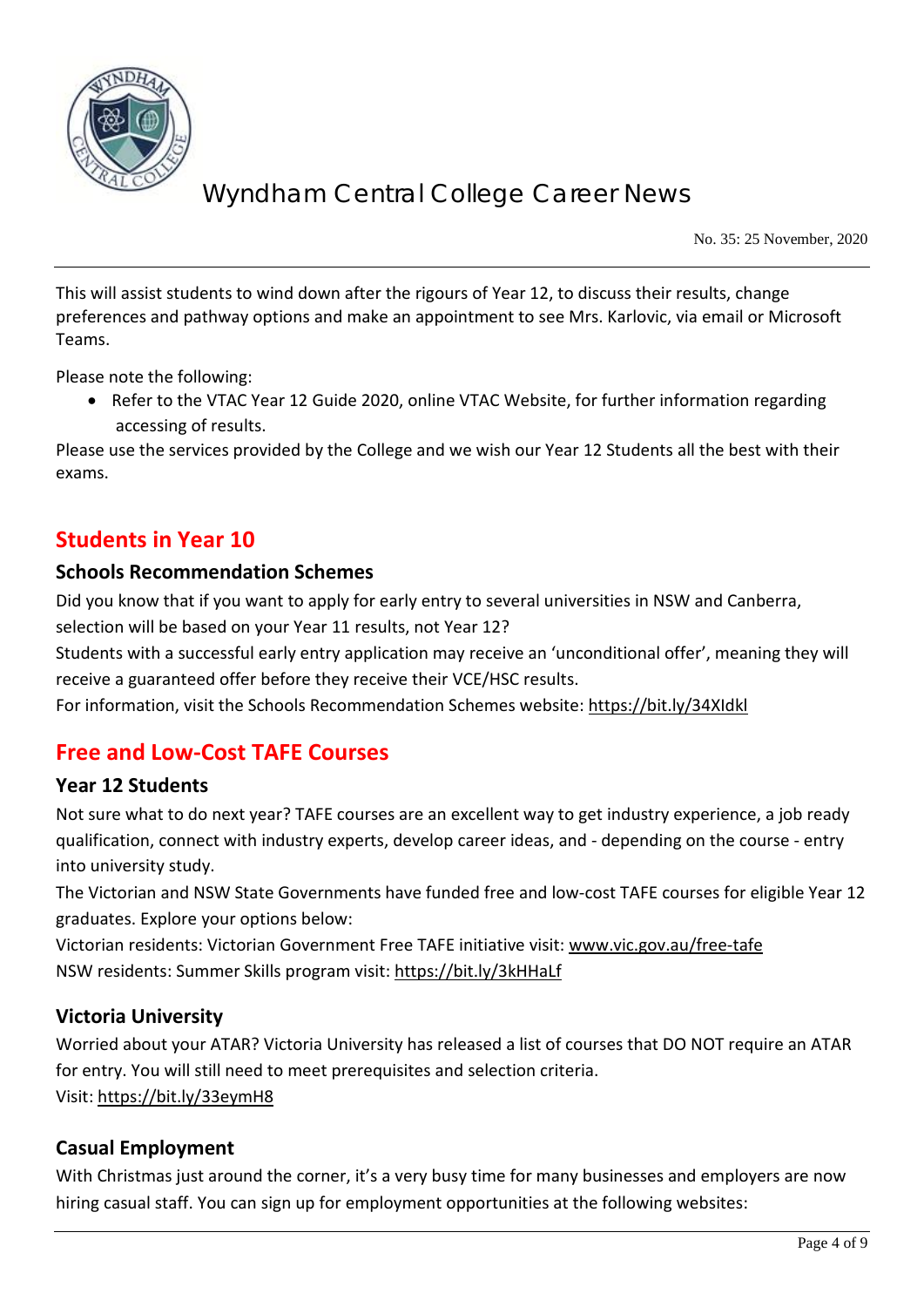

No. 35: 25 November, 2020

| Coles               | https://bit.ly/3830ETN         |
|---------------------|--------------------------------|
| IGA                 | https://bit.ly/382p4yw         |
| Supermarkets        |                                |
| <b>KFC</b>          | https://bit.ly/33N7mM1         |
| Woolworths          | https://bit.ly/2RptgTp         |
| <b>Hungry Jacks</b> | <u> https://bit.ly/2qkwIU8</u> |
| Kmart               | <u> https://bit.ly/2Y8U2Rd</u> |
| Target              | https://bit.ly/2qZ76MZ         |
| <b>McDonalds</b>    | https://bit.ly/380Uvtb         |
| <b>Bunnings</b>     | https://bit.ly/2LfB2Ls         |
| Donut King          | <u> https://bit.ly/2YbqYly</u> |
| <b>Boost Juice</b>  | https://bit.ly/2P36v4I         |
| <b>Red Rooster</b>  | <u> https://bit.ly/2Lf35Le</u> |
| Myer                | <u> https://bit.ly/2sHiEov</u> |
| <b>Cotton On</b>    | <u> https://bit.ly/2LjebPj</u> |
| Sportsgirl          | https://bit.ly/2RfT2cC         |
| Officeworks         | <u> https://bit.ly/361GkCp</u> |
| Apco                | <u> https://bit.ly/33F09xz</u> |

About 80% of all job vacancies are not advertised, so it is crucial that you market yourself to businesses with an excellent resume and cover letter. Make sure you tell as many people as possible that you are looking for work as often employers rely on 'word of mouth' to recruit for their positions. For excellent job seeking tips, and resume/cover letter templates, check out the resources at Skillsroad: [www.skillsroad.com.au](http://www.skillsroad.com.au/) 

Also, check out job options at 'Explore Careers' website:<https://explorecareers.com.au/>

## **Get Savvy About Your Finances**

Year13 has teamed up with Westpac and built FinLit, a financial literacy program that will equip you with the knowledge you'll need to navigate the world of money. If you've ever wondered how to save for a car or how to go about buying a house, or what superannuation is - you've come to the right place! Topics include:

Landing Your First Job

- Types of work
- Getting paid the right wage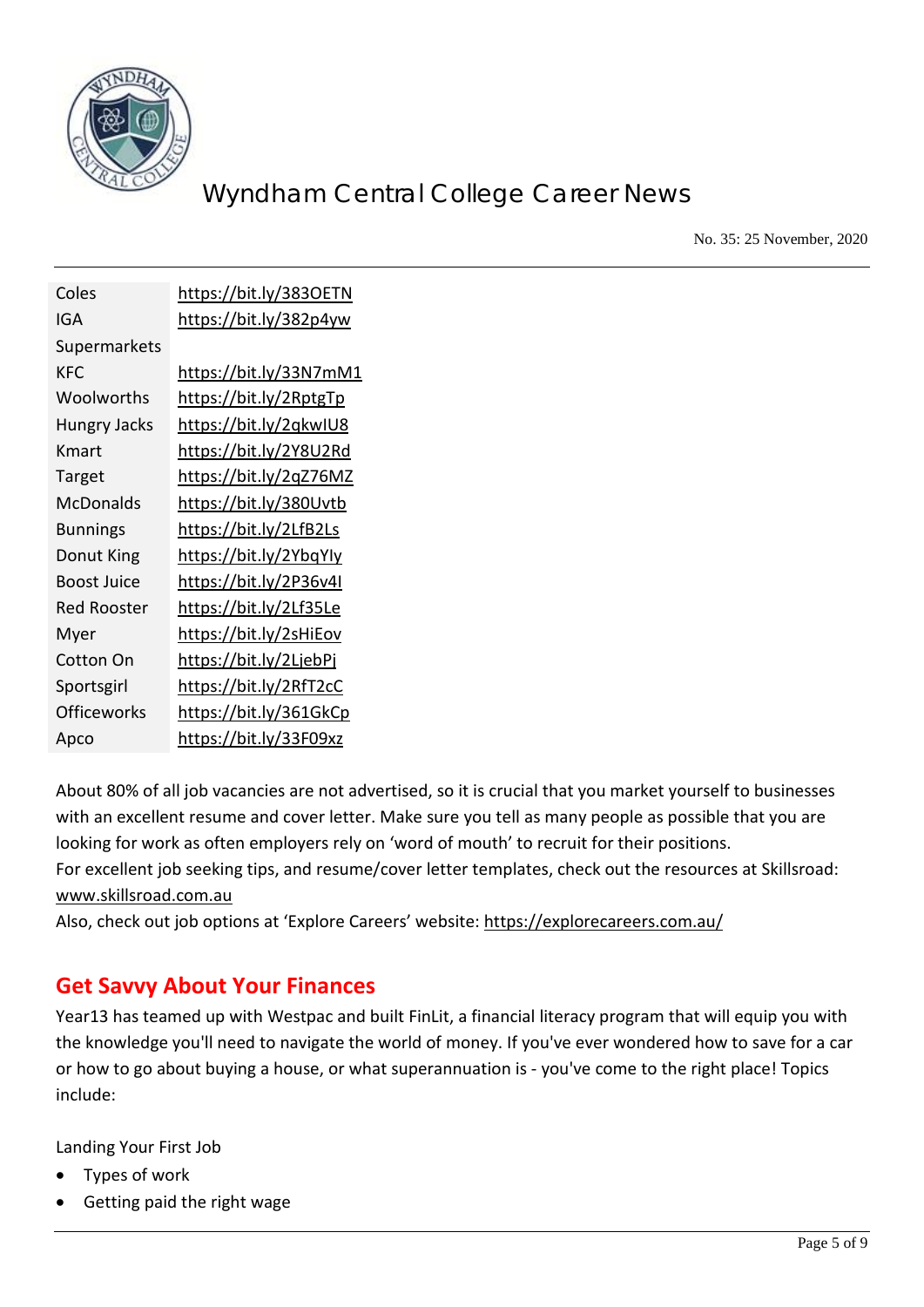

No. 35: 25 November, 2020

- Choosing a bank and guide to bank fees
- Using your bank account

#### Taxes and Super

- What is superannuation?
- Getting paid the right super
- The deal with taxes

Saving & Spending Your Cash

- Saving your money
- Understanding interest
- Savings accounts

Program:<https://year13.com.au/>

## **Interesting Articles from 'The Footnotes'**

#### **Advertising and Media**

- The resume project  $-$  advertising and social media
- Career ladder TV publicist shares her resume from 18 34 years old
- Same degree, different industry: media and communications
- Media? Find where you fit
- What's a communications (journalism) degree like?
- On the phone with Osher Gunsberg
- How to get into television
- The real world of advertising and media

Visit:<https://thefootnotes.com.au/careers/advertising-media/>

### **Study in the United States**

Have you considered studying in the US in the future?

You can contact EducationUSA Melbourne for information on education and cultural exchanges between Australia and the US.

EducationUSA runs general and sports scholarship information events and you can book a meeting to discuss your options.

For information, go to<http://bit.ly/1MwBv6B>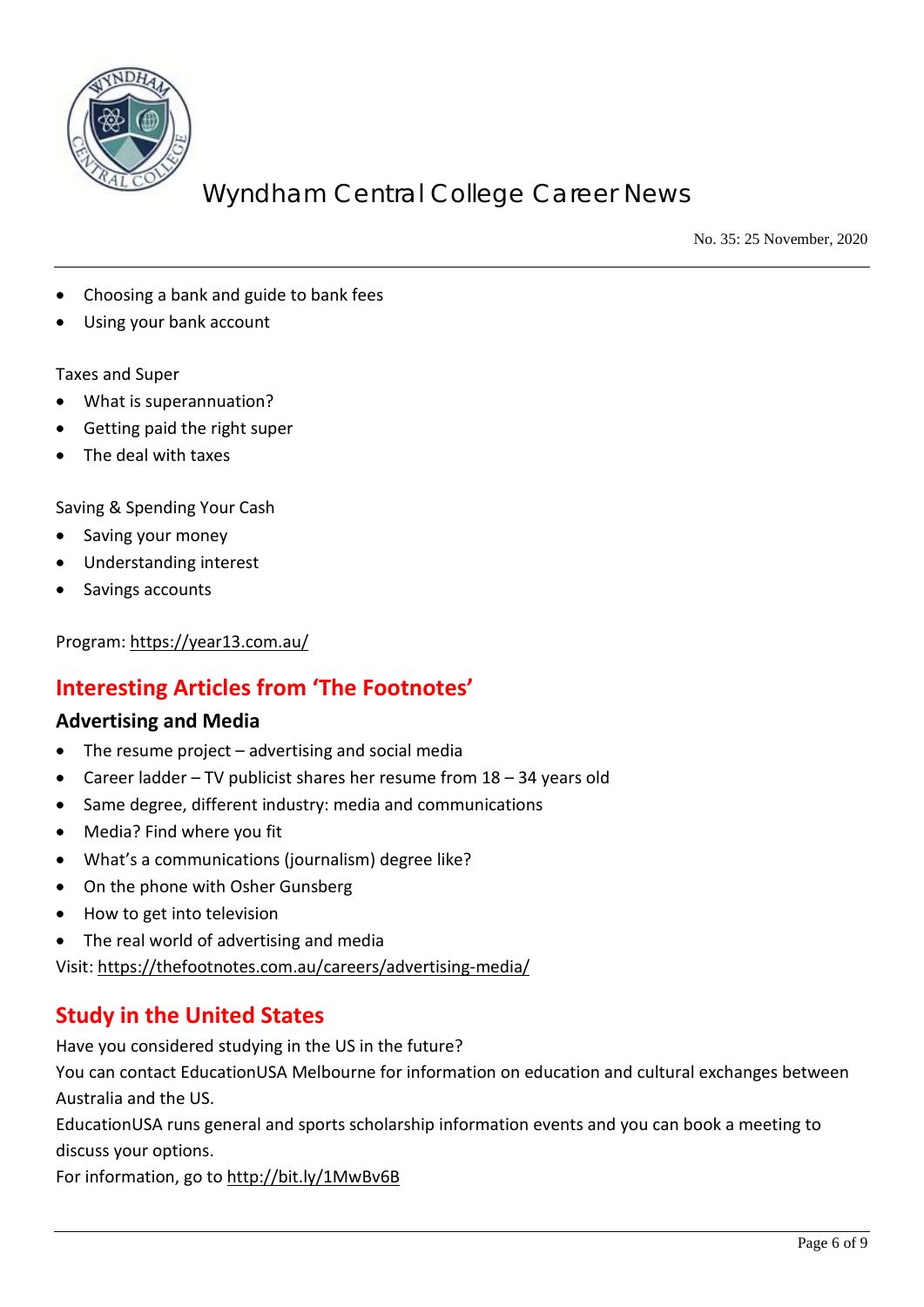

No. 35: 25 November, 2020

## **Looking for an Apprenticeship?**

Are you considering an apprenticeship pathway next year? If you haven't already secured one, it is a good idea to enrol in a pre-apprenticeship.

They are accredited courses that prepare you for an apprenticeship and are similar to VET subjects at school.

You can undertake pre-apprenticeships in areas such as plumbing, carpentry, hospitality, engineering, electrotechnology and hairdressing.

To find pre-apprenticeships in your area, contact your local TAFEs, adult education centers and/ or community colleges.

You will find their details in the Yellow Pages under education.

Visit: [www.yellowpages.com.au](http://www.yellowpages.com.au/)

## **Upcoming Career Events**

#### **AIE School Holiday Programs**

The Academy of Interactive Entertainment offer courses in game art & animation, game programming, game design & production and 3D animation & VFX for film.

The Academy is running online school holiday workshops for prospective students 12 years+ in January 2021. Students can choose from the following two workshops:

- Game development in Unreal 4
- Get started in 3D animation

For information, dates, location and to register, visit[: https://aie.edu.au/](https://aie.edu.au/)

#### **Whitehouse College Graduate Exhibition**

Whitehouse Institute of Design, Australia invites you to join in celebrating the design work of the graduating class of 2020, Live on Tuesday 1st December, 2020 at 18:00 AEDT.

Marking the Institutes 32nd year of excellence in design education, 80+ students from the Bachelor of Design in the areas of Fashion Design, Interior Design and Creative Direction & Styling will showcase their signature graduate projects through just over 80 individual design works.

For information visit:<https://whitehouse-design.edu.au/>

#### **Monash University Events**

#### **2020 Art, Design and Architecture Graduate Exhibition**

Date is yet to be announced. Sign up here for updates:<https://bit.ly/2KuCWKB>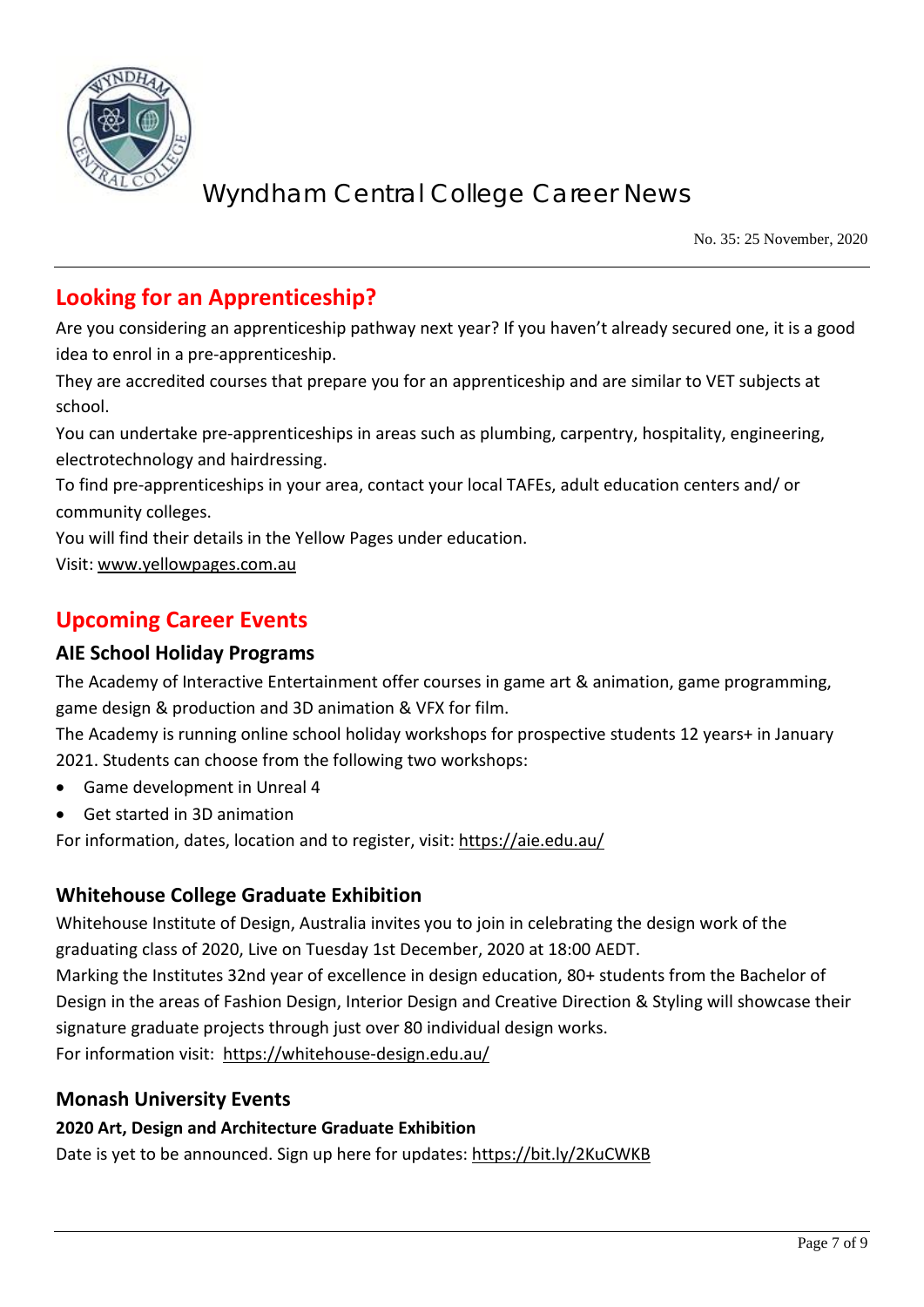

No. 35: 25 November, 2020

#### **Engineering Information Sessions (online)**

New postgraduate pathway to engineering information session. 8 December. Information session and change of preference advice. Wednesday 16 December. Information and RSVP for both events visit:<https://bit.ly/3737ef9>

### **Interested in a career with the Victoria Police?**

#### **Four Different Roles**

Victoria Police has four different roles available for students who might be interested in pursuing a career in policing.

- Police Officer
- Protective Services Officer
- Police Custody Officer
- Victorian Public Servant

For a brief overview of each role, watch this recruitment video: <https://bit.ly/2KU6P4w>

#### **Experience and Attributes the Force is Looking For**

Not every 18-year-old will be ready to apply but those who are gathering life experience whilst they are in high school will be more competitive throughout the recruitment process.

For example:

- Part-time work experience in a customer service environment provides exposure to people of all works of life and develops communication, teamwork and conflict resolution skills. For example, working at McDonalds one day a week.
- Volunteer experience develops a sense of community-mindedness and communication skills. For example, working at the local pool as a lifeguard or volunteering at the local community centre.
- Sporting club experience develops teamwork, communication and leadership skills, not to mention the healthy level of fitness that is a requirement of the role.
- Overseas travel provides exposure to other cultures, religions and languages and fosters a sense of independence and assertiveness.

For information on eligibility criteria, the recruitment process and upcoming Police and Protective Services Officer information sessions visit the Victoria Police careers website: [www.police.vic.gov.au/careers](http://www.police.vic.gov.au/careers)

**Mrs Kathy Karlovic Pathways & Transitions Leader/VET Coordinator Tel: 9741 4911 Ext.924/925**